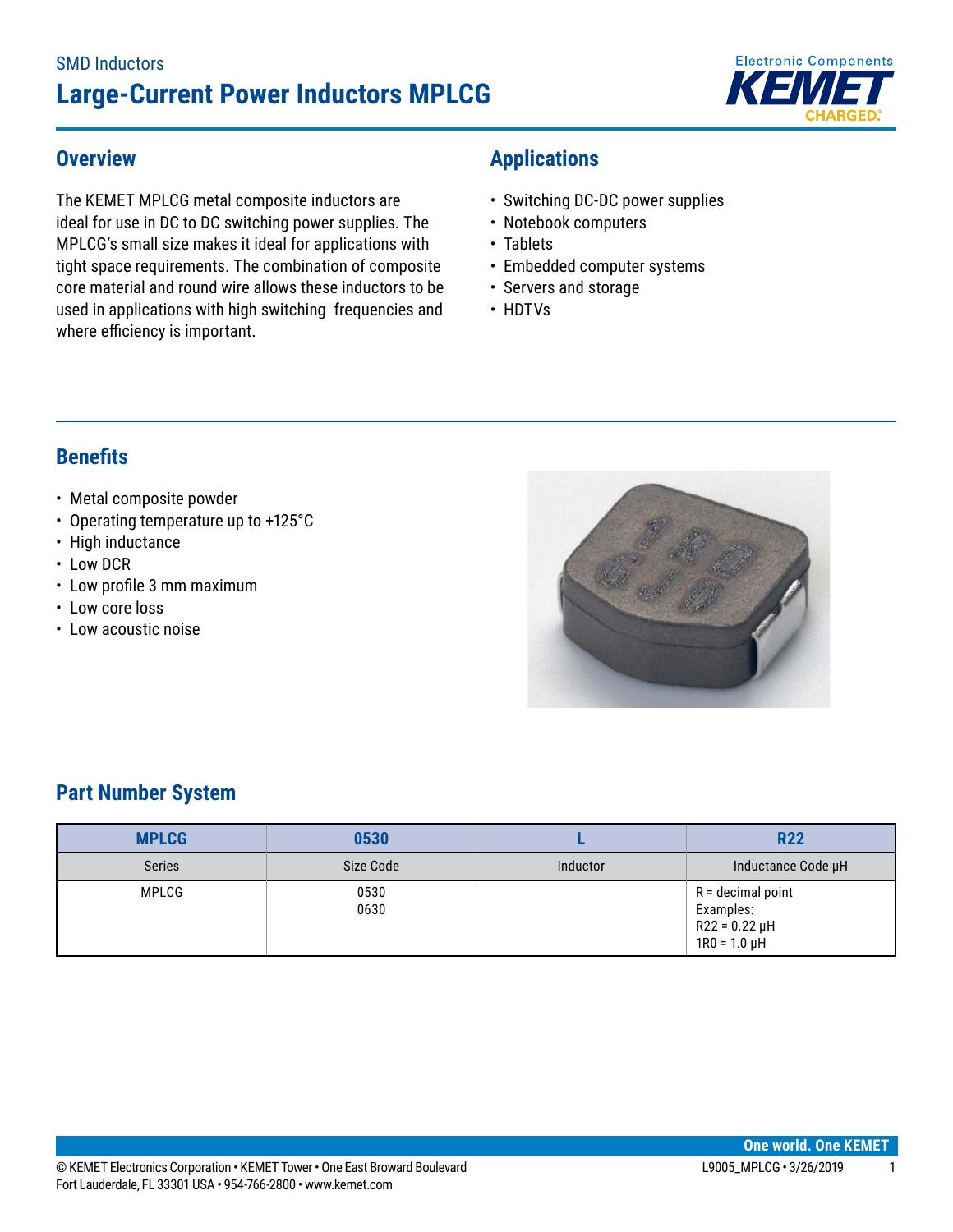

# **Performance Characteristics**

| <b>Item</b>               | <b>Performance Characteristics</b>                |
|---------------------------|---------------------------------------------------|
| Operating Temperature     | -40°C to +125°C (including self-temperature rise) |
| Rated Inductance Range    | $0.22 - 4.70$ µH at 100 kHz, 1 mA                 |
| Inductance Tolerance      | $+20%$                                            |
| Rated DC Resistance Range | $2.7 - 74.0 \text{ m}\Omega$ maximum              |
| Rated Current Range       | $4.5 - 14.1$ A                                    |

# **Table 1 – Ratings & Part Number Reference**

|                    | Inductance (µH)  | <b>Inductance</b> | <b>DC Resistance</b> | <b>Rated Current (A)</b>         |                          |  |
|--------------------|------------------|-------------------|----------------------|----------------------------------|--------------------------|--|
| <b>Part Number</b> | at 100 kHz, 1 mA | <b>Tolerance</b>  | $(mΩ)$ Maximum       | $\mathsf{lrms}^1(\mathsf{Ref.})$ | Isat <sup>2</sup> (Ref.) |  |
| MPLCG0530LR22      | 0.22             | ±20%              | 3.7                  | 14.1                             | 10.2                     |  |
| MPLCG0530LR33      | 0.33             | ±20%              | 7.3                  | 10.3                             | 8.9                      |  |
| MPLCG0530LR47      | 0.47             | ±20%              | 8.4                  | 9.5                              | 8.9                      |  |
| MPLCG0530LR68      | 0.68             | ±20%              | 11.6                 | 7.9                              | 6.8                      |  |
| MPLCG0530L1R0      | 1.00             | ±20%              | 14.6                 | 7.4                              | 5.6                      |  |
| MPLCG0530L1R5      | 1.50             | ±20%              | 21.7                 | 5.9                              | 5.6                      |  |
| MPLCG0530L2R2      | 2.20             | ±20%              | 36.4                 | 4.5                              | 5.0                      |  |
| MPLCG0530L3R3*     | 3.30             | ±20%              | 58.0                 | 3.6                              | 3.1                      |  |
| MPLCG0530L4R7*     | 4.70             | ±20%              | 74.0                 | 3.1                              | 3.0                      |  |
| MPLCG0630LR22*     | 0.22             | ±20%              | 2.7                  | 21.4                             | 17.9                     |  |
| MPLCG0630LR33*     | 0.33             | ±20%              | 4.3                  | 16.9                             | 17.3                     |  |
| MPLCG0630LR47      | 0.47             | ±20%              | 5.0                  | 15.8                             | 15.6                     |  |
| MPLCG0630LR68*     | 0.68             | ±20%              | 6.0                  | 14.2                             | 12.6                     |  |
| MPLCG0630LR82*     | 0.82             | ±20%              | 7.0                  | 13.1                             | 11.8                     |  |
| MPLCG0630L1R0      | 1.00             | ±20%              | 9.0                  | 11.9                             | 11.3                     |  |
| MPLCG0630L1R5      | 1.50             | ±20%              | 15.0                 | 9.9                              | 8.3                      |  |
| MPLCG0630L2R2      | 2.20             | ±20%              | 19.0                 | 8.2                              | 7.8                      |  |
| MPLCG0630L3R3      | 3.30             | ±20%              | 30.0                 | 6.5                              | 6.3                      |  |
| MPLCG0630L4R7      | 4.70             | ±20%              | 41.0                 | 5.5                              | 5.4                      |  |

*1 T = 40 K rise at rated current*

*2 Inductance drop 20% at rated current*

*All electrical characteristics data is referenced to 20°C.*

*\* This part is not for new design.*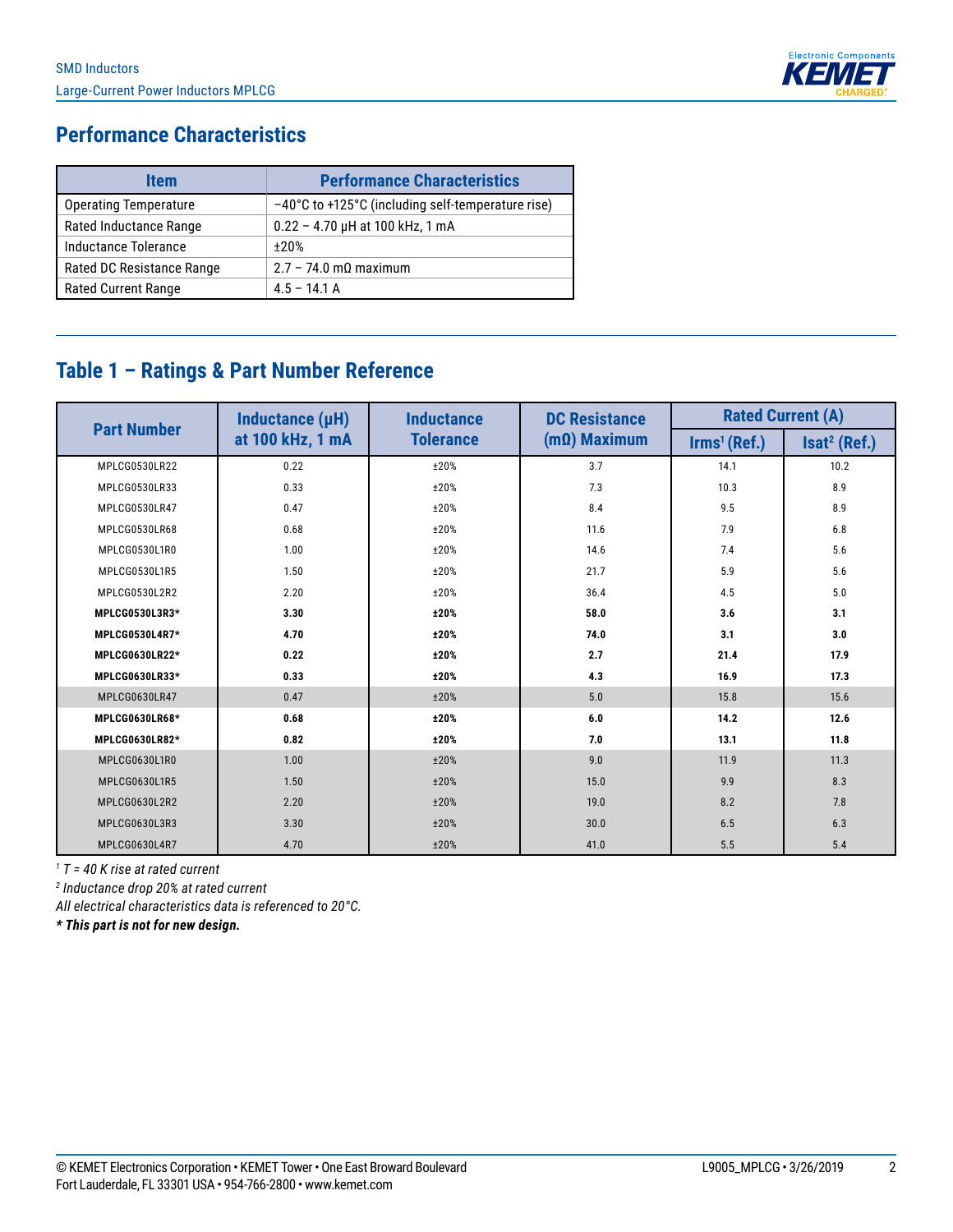

Rated cu rr e n t(A)

14.1 10.3 7.4 5.9 4.5 11.9 9.9 8.2 6.5 5.5

Irms \*<sup>1</sup> (Ref.)

# **DC-Superposed Characteristics**



# **Dimensions**

| <b>Case Size</b> | <b>Dimensions (mm)</b>                                                                                                     | <b>Land Pattern (mm)</b>                                 |
|------------------|----------------------------------------------------------------------------------------------------------------------------|----------------------------------------------------------|
| MPLCG0530        | 5.5 Maximum<br>(1.1)<br>3.0 Maximum<br>(1.1)<br>Part No.<br>$5.0 + 0.$<br>Lot No.<br>$2.5\pm0.2$<br>$2.5 \pm 0.2$<br>(0.1) | 2.8<br>$--1.7--1-$<br>$\overline{\phantom{0}}$           |
| MPLCG0630        | 7.5 Maximum<br>3.0 Maximum<br>(1.4)<br>Part No.<br>6.7 ±0.2<br>Lot No.<br>$3.2 + 0.2$<br>$32 + 0.2$<br>(0.1)               | $3.\overline{5}$<br>$-2.0$ $-1$ $-$ 3.7 $-1$ $-$ 2.0 $-$ |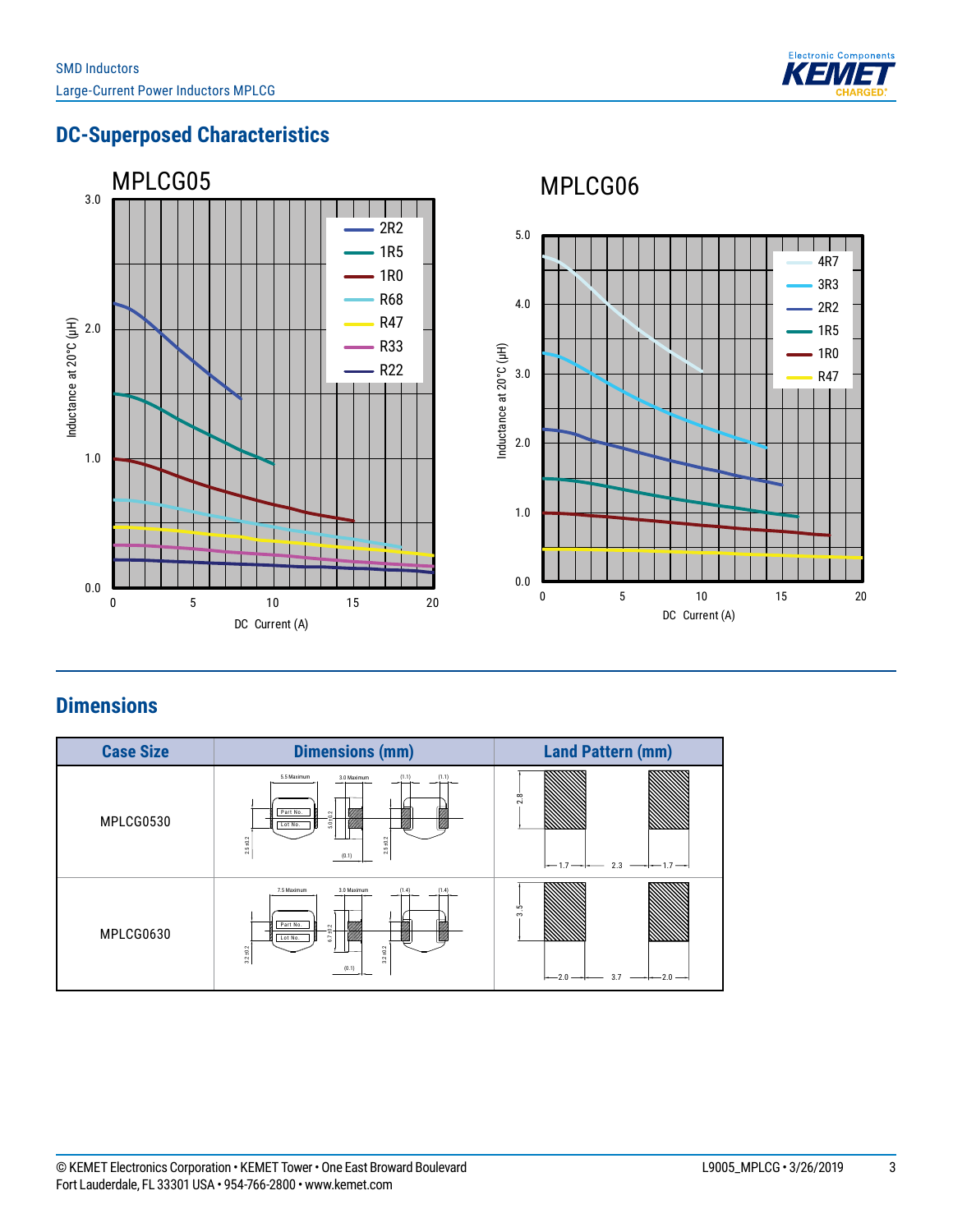

# **Taping Specification**

#### **Dimensions of Indented Square Hole Plastic tape**



| <b>Reel</b>     |           | <b>Dimensions (mm)</b> |      |      |      |      |      |                     |       |
|-----------------|-----------|------------------------|------|------|------|------|------|---------------------|-------|
| <b>Quantity</b> |           | W                      |      |      |      | Р    | P    | $\phi$ <sub>D</sub> |       |
|                 | Tolerance | ±0.3                   | ±0.1 | ±0.1 | ±0.1 | ±0.1 | ±0.1 | ±0.05               | ±0.05 |
|                 | Nominal   | 12.0                   | 5.5  | 1.75 | 8.0  | 2.0  | 4.0  | 1.55                | 0.4   |
| 2,000           | Tolerance | ±0.3                   | ±0.1 | ±0.1 | ±0.1 | ±0.1 | ±0.1 | ±0.05               | ±0.05 |
|                 | Nominal   | 16.0                   | 7.5  | 1.75 | 12.0 | 2.0  | 4.0  | 1.55                | 0.4   |
|                 | 3,500     |                        |      |      |      |      |      |                     |       |

### **Reel Specifications**



| <b>Case</b> |           | <b>Dimensions (mm)</b> |       |       |       |      |      |      |  |
|-------------|-----------|------------------------|-------|-------|-------|------|------|------|--|
| <b>Size</b> |           | А                      | B     | C     | D     |      |      | W    |  |
| MPLCG0530   | Tolerance | ±5.0                   | ±10.0 | ±1.0  | ±0.8  | ±0.5 | ±1.5 | ±2.0 |  |
|             | Nominal   | ø380                   | ø95   | ø13.5 | ø21.0 | 2.0  | 14.5 | 18.5 |  |
| MPLCG0630   | Tolerance | ±5.0                   | ±10.0 | ±1.0  | ±0.8  | ±0.5 | ±1.0 | ±1.5 |  |
|             | Nominal   | ø380                   | ø95   | ø13.5 | ø21.0 | 2.0  | 18.0 | 21.6 |  |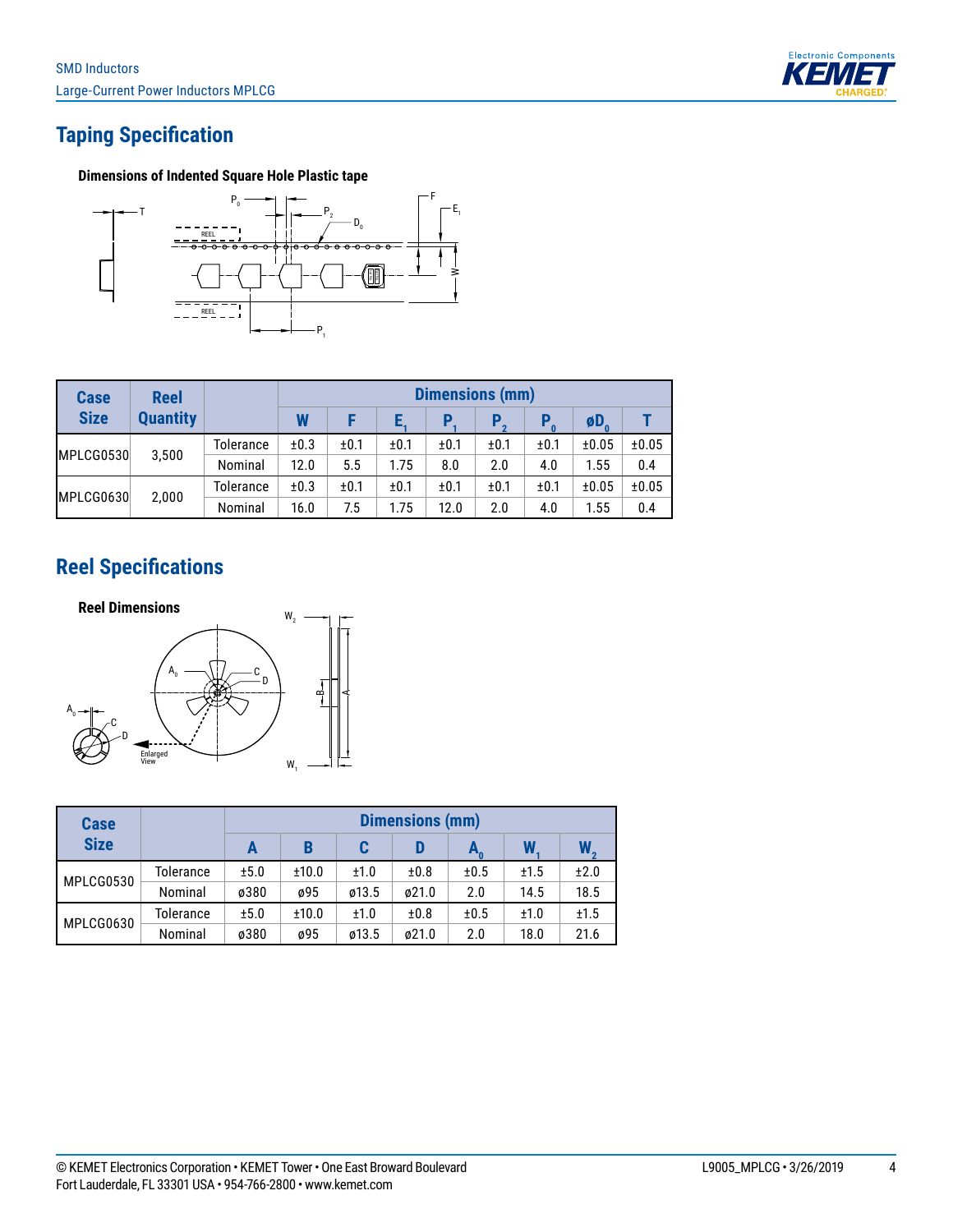

# **Soldering Process**

#### **Recommended Reflow Soldering Profile**

Reference ICP/JEDEC J-STD-020E

| <b>Profile Feature</b>                                   | <b>Pb-Free Assembly</b> |  |  |
|----------------------------------------------------------|-------------------------|--|--|
| Preheat/Soak                                             |                         |  |  |
| Temperature Minimum $(T_{s_{\text{min}}})$               | $150^{\circ}$ C         |  |  |
| Temperature Maximum $(T_{\rm sma})$                      | $200^{\circ}$ C         |  |  |
| Time $(t_s)$ from $T_{\text{smin}}$ to $T_{\text{smax}}$ | $60 - 120$ seconds      |  |  |
| Ramp-up Rate $(T, to T_o)$                               | 3°C/second maximum      |  |  |
| Liquidous Temperature (T <sub>1</sub> )                  | $217^{\circ}$ C         |  |  |
| Time Above Liquidous (t,)                                | $60 - 150$ seconds      |  |  |
| Peak Temperature (T <sub>D</sub> )                       | $250^{\circ}$ C         |  |  |
| Time within 5°C of Maximum Peak<br>Temperature $(t_{n})$ | 30 seconds maximum      |  |  |
| Ramp-down Rate $(T_{p}$ to $T_{1}$ )                     | 6°C/second maximum      |  |  |
| Time 25°C to Peak Temperature                            | 8 minutes maximum       |  |  |



### **Handling Precautions**

Inductors should be stored in normal working environments. While the inductors themselves are quite robust in other environments, solderability will be degraded by exposure to high temperatures, high humidity, corrosive atmospheres, and long term storage.

KEMET recommends that maximum storage temperature not exceed 40°C and maximum storage humidity not exceed 70% relative humidity. Atmospheres should be free of chlorine and sulfur bearing compounds. Temperature fluctuations should be minimized to avoid condensation on the parts. For optimized solderability, inductors' stock should be used promptly, preferably within six months of receipt.

### **Export Control**

#### **For customers in Japan**

For products which are controlled items subject to the "Foreign Exchange and Foreign Trade Law" of Japan, the export license specified by the law is required for export.

#### **For customers outside Japan**

Inductors should not be used or sold for use in the development, production, stockpiling or utilization of any conventional weapons or mass-destruction weapons (nuclear, chemical, biological weapons or missiles), or any other weapons.